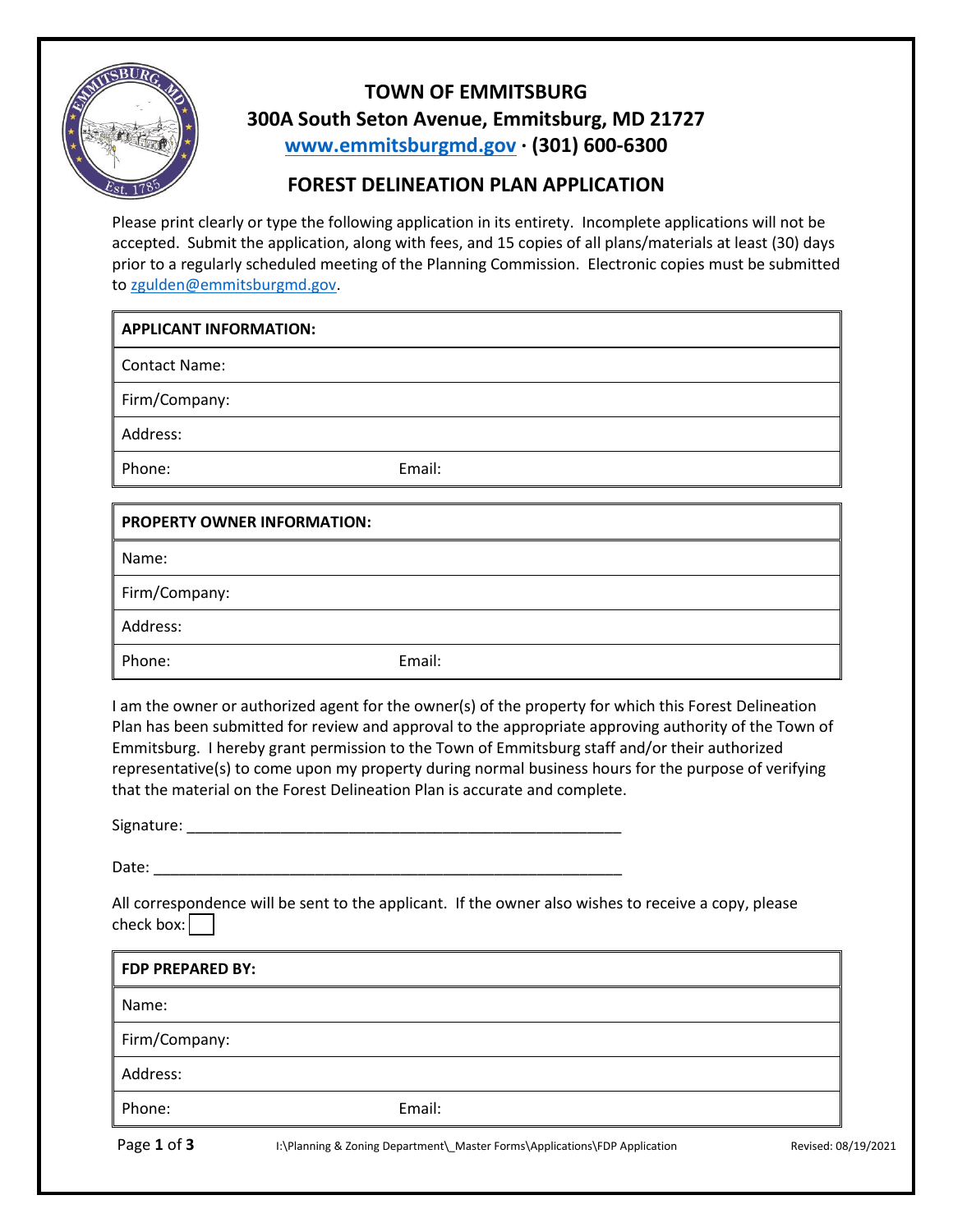I certify I am a licensed forester, licensed landscaped architect, or a qualified professional who meets the requirements stated in COMAR 08.19.06.01.A.; therefore, I am qualified to prepare the attached Forest Delineation Plan. I further certify that this plan was prepared by me or under my supervision, and that I have used the methods provided in Town Code Chapter 16.48 and the Maryland State Forest Conservation Technical Manual, as amended, to prepare the attached Final Forest Delineation Plan.

Signature: \_\_\_\_\_\_\_\_\_\_\_\_\_\_\_\_\_\_\_\_\_\_\_\_\_\_\_\_\_\_\_\_\_\_\_\_\_\_\_\_\_\_\_\_\_\_\_\_\_\_\_

Date: \_\_\_\_\_\_\_\_\_\_\_\_\_\_\_\_\_\_\_\_\_\_\_\_\_\_\_\_\_\_\_\_\_\_\_\_\_\_\_\_\_\_\_\_\_\_\_\_\_\_\_\_\_\_\_

MD Regulation #: \_\_\_\_\_\_\_\_\_\_\_\_\_\_\_\_\_\_\_\_\_\_\_\_\_\_\_\_\_\_\_\_\_\_\_\_\_\_\_\_\_\_\_\_\_

Approved as a Qualified Professional by DNR on: \_\_\_\_\_\_\_\_\_\_\_\_\_\_\_\_\_\_\_\_\_\_\_\_\_\_\_\_\_\_\_\_

| <b>PROJECT INFORMATION:</b>    |                                                 |                     |         |   |
|--------------------------------|-------------------------------------------------|---------------------|---------|---|
| Project Name:                  |                                                 | Tax Identification: |         |   |
| Project Location:              |                                                 |                     |         |   |
| Tax Map:                       | Block:                                          |                     | Parcel: |   |
| <b>MD Grid Coordinates:</b>    |                                                 | N                   |         | Ε |
| Total Area (acres):            | Net Tract Area (acres):                         |                     |         |   |
| 100-year floodplain            | Non-Tidal Wetlands<br>No<br>No.<br>ا Yes<br>Yes |                     |         |   |
| Area Undeveloped / Ag (acres): |                                                 |                     |         |   |
| Existing Forest (acres):       |                                                 |                     |         |   |
|                                |                                                 |                     |         |   |

| <b>ADDITIONAL COMMENTS:</b> |  |
|-----------------------------|--|
|                             |  |
|                             |  |
|                             |  |
|                             |  |
|                             |  |

| <b>FEES:</b>                                          |                 |
|-------------------------------------------------------|-----------------|
| <b>Type of Review</b>                                 | <b>Base Fee</b> |
| <b>Forest Stand Delineation Plan</b>                  | \$350.00        |
| Preliminary Forest Conservation Plan                  | \$350.00        |
| <b>Final Forest Conservation Plan</b>                 | \$350.00        |
| Combined Preliminary / Final Forest Conservation Plan | \$700.00        |
| Request for Forest Conservation Exemption             | \$35.00         |
| Legal Documents (per doc.)                            | \$300.00        |
| <b>Public Works Agreement</b>                         | \$750.00        |

Page 2 of 3<br>**Page 2 of 3 I:**\Planning & Zoning Department\\_Master Forms\Applications\FDP Application Revised: 08/19/2021